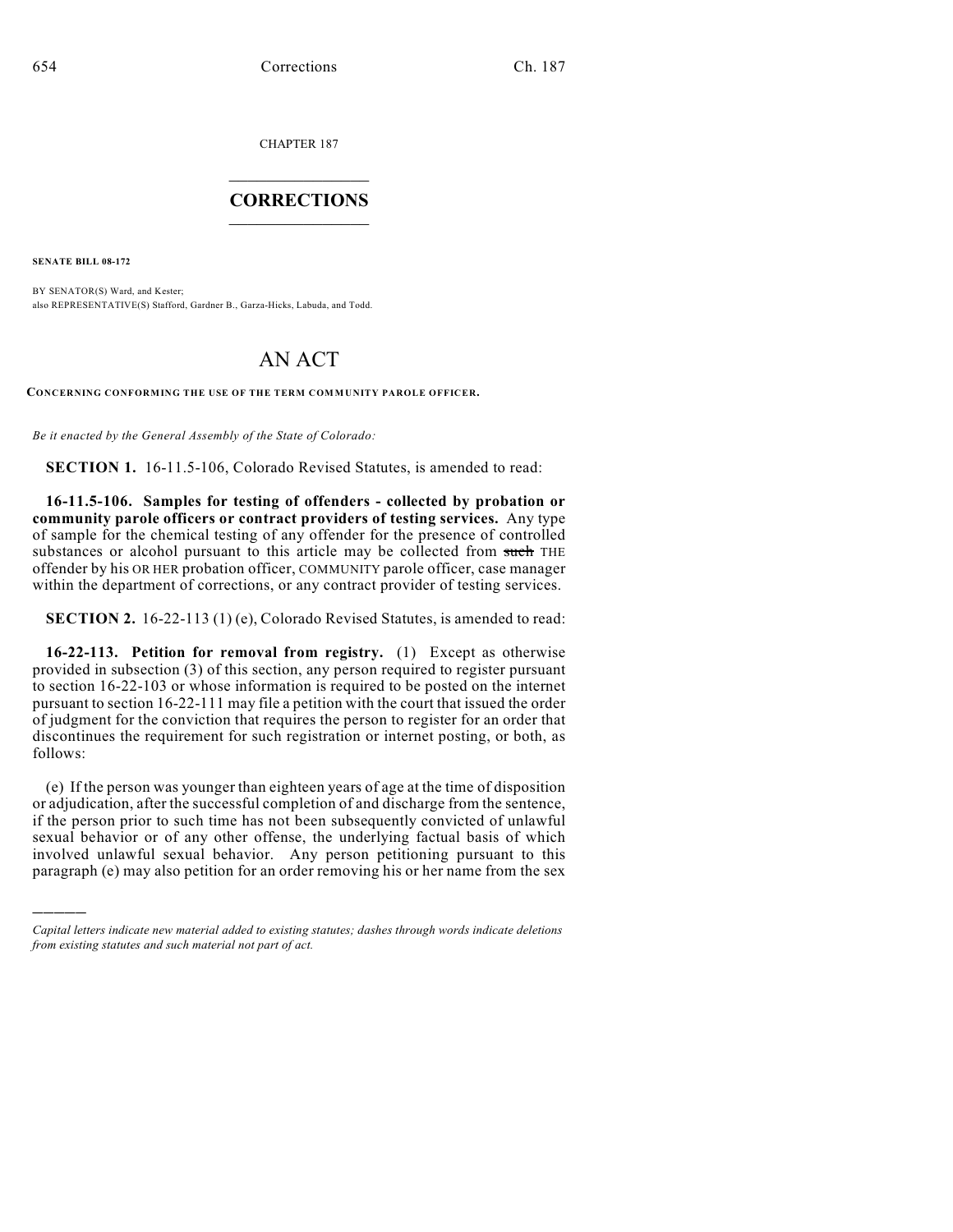## Ch. 187 Corrections 655

offender registry. In determining whether to grant the order, the court shall consider whether the person is likely to commit a subsequent offense of or involving unlawful sexual behavior. The court shall base its determination on recommendations from the person's probation or COMMUNITY parole officer, the person's treatment provider, and the prosecuting attorney for the jurisdiction in which the person was tried and on the recommendations included in the person's presentence investigation report. In addition, the court shall consider any written or oral testimony submitted by the victim of the offense for which the petitioner was required to register.

**SECTION 3.** The introductory portion to 17-2-102 (8.5) (b), Colorado Revised Statutes, is amended to read:

**17-2-102. Division of adult parole - general powers, duties, and functions definition.** (8.5) (b) If any parolee described in paragraph (a) of this subsection (8.5) is subjected to a second or subsequent test for the illegal or unauthorized use of a controlled substance and the result of such THE test is positive, the COMMUNITY parole officer shall take one or more of the following actions:

**SECTION 4.** The introductory portion to 17-2-103 (1), 17-2-103 (3) and (4) (a), the introductory portion to 17-2-103 (5), and 17-2-103 (6), (7), and (12), Colorado Revised Statutes, are amended to read:

**17-2-103. Arrest of parolee - revocation proceedings.** (1) The director of the division of adult parole or any COMMUNITY parole officer may arrest any parolee when:

(3) (a) Whenever a COMMUNITY parole officer has reasonable grounds to believe that a condition of parole has been violated by any parolee, he OR SHE may issue a summons requiring the parolee to appear before the board at a specified time and place to answer charges of violation of one or more conditions of parole. Such THE summons shall be accompanied by a copy of the complaint filed before the board seeking revocation of parole. Willful failure of the parolee to appear before the board as required by such THE summons is a violation of a condition of parole.

(b) A COMMUNITY parole officer may request that the board issue a warrant for the arrest of a parolee for violation of the conditions of his OR HER parole by filing a complaint with the board showing probable cause to believe that the parolee has violated a condition of his OR HER parole. Such THE warrant may be executed by a peace officer, as described in section 16-2.5-101, C.R.S.

(4) (a) If, rather than issuing a summons, a COMMUNITY parole officer makes an arrest of a parolee, with or without a warrant, or the parolee is otherwise arrested, the parolee shall be held in a county jail or a preparole facility or program pending action by the COMMUNITY parole officer pursuant to subsection (5) of this section.

(5) Not later than ten working days after the arrest of any parolee, as provided in subsection (4) of this section, the COMMUNITY parole officer shall complete his OR HER investigation and either:

(6) (a) Any complaint filed by the COMMUNITY parole officer in which revocation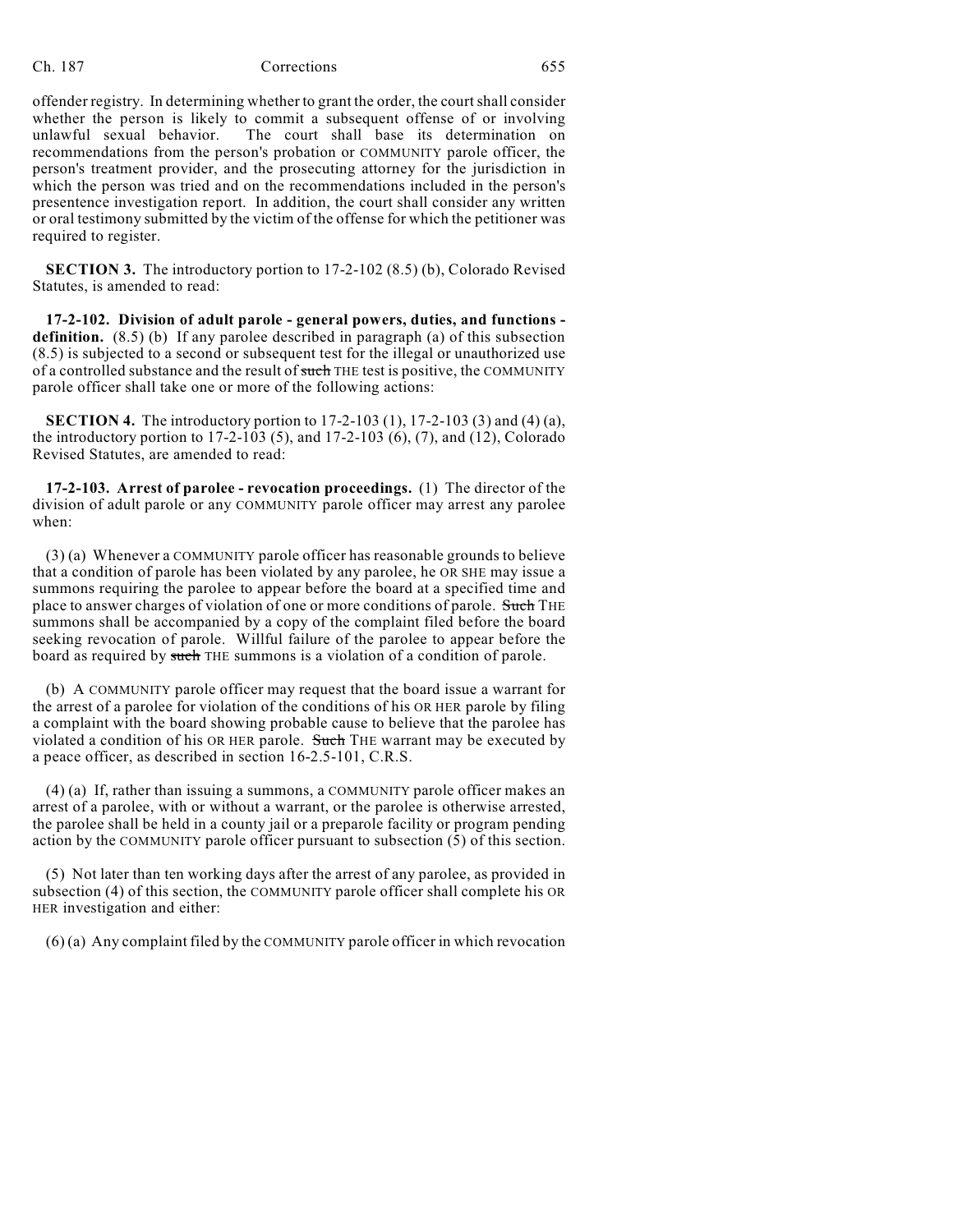656 Corrections Ch. 187

of parole is sought shall contain the name of the parolee and his OR HER department of corrections number, identify the nature of the charges which THAT are alleged to justify revocation of his OR HER parole, the substance of the evidence sustaining the charges, and the condition of parole alleged to have been violated, including the date and approximate location thereof, together with the signature of the COMMUNITY parole officer. A copy thereof shall be given to the parolee a reasonable length of time before any parole board hearing.

(b) At any time after the filing of a complaint, the director of the division of adult parole may cause the revocation proceedings to be dismissed by giving written notification of the decision for such THE dismissal to the board, the COMMUNITY parole officer, and the parolee. Upon receipt of such THE notification by the director, the COMMUNITY parole officer shall order the release of the parolee pursuant to subsection (5) of this section, and parole shall be restored.

(c) The filing of a complaint by the COMMUNITY parole officer tolls the expiration of the parolee's parole.

(7) If the parolee is in custody pursuant to subsection (4) of this section, or the parolee was arrested and then released pursuant to paragraph (c) of subsection (5) of this section, the hearing on revocation shall be held within a reasonable time, not to exceed thirty days after the parolee was arrested; except that the board may grant a delay when it finds good cause to exist therefor. If the parolee was issued a summons, the final hearing shall be held within thirty working days from the date the summons was issued; except that the board may grant a delay when it finds good cause to exist therefor. The board shall notify the sheriff, the COMMUNITY parole officer, and the parolee of the date, time, and place of such THE hearing. It shall be the responsibility of the sheriff to assure the presence of the parolee being held in custody at the time and place of the hearing and to provide for the safety of all present.

(12) If the COMMUNITY parole officer is informed by any law enforcement agency that a parolee has been arrested for a criminal offense and is being detained in the county jail, the COMMUNITY parole officer shall file a complaint alleging the criminal offense as a violation of parole. The COMMUNITY parole officer shall advise the board of any pending criminal proceeding and shall request that a parole revocation proceeding be deferred pending a disposition of the criminal charge.

**SECTION 5.** The introductory portion to 17-2-103.5 (1) (a) and 17-2-103.5 (1) (b), Colorado Revised Statutes, are amended to read:

**17-2-103.5. Revocation proceedings - parolee arrested for certain offenses.** (1) (a) Notwithstanding any provision of section 17-2-103, a COMMUNITY parole officer shall file a complaint seeking revocation of the parole of any parolee who:

(b) A COMMUNITY parole officer shall present to the district attorney of the proper judicial district for the purpose of prosecution all the facts ascertained by such THE COMMUNITY PAROLE officer and all other papers, documents, or evidence pertaining thereto that the COMMUNITY parole officer has in his or her possession for any parolee found in possession of a weapon pursuant to section 18-12-108, C.R.S.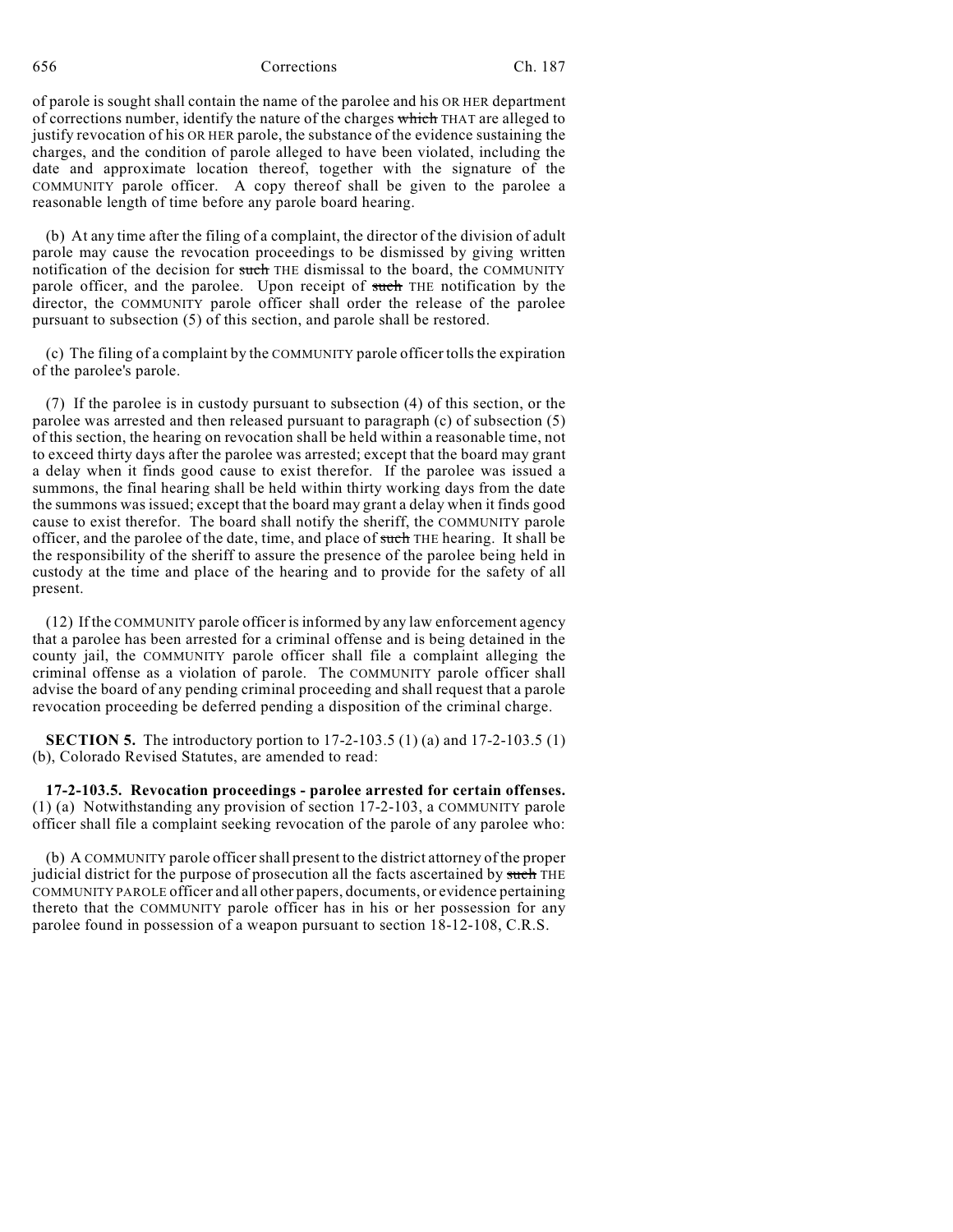**SECTION 6.** 17-2-201 (5) (f) (I) (B), (5) (f) (I) (C), (5) (f) (I) (D), (5) (f) (I) (F), (5) (f) (I) (G), (5.5) (c) (I), (5.5) (c) (II), (5.5) (c) (III), and (5.5) (d) (II) (A), Colorado Revised Statutes, are amended to read:

**17-2-201. State board of parole.** (5) (f) (I) As a condition of every parole, the parolee shall sign a written agreement that contains such parole conditions as deemed appropriate by the board, which conditions shall include but need not be limited to the following:

(B) That the parolee shall establish a residence of record and shall not change it without the knowledge and consent of his OR HER COMMUNITY parole officer and that the parolee shall not leave the area or the state without the permission of his OR HER COMMUNITY parole officer;

(C) That the parolee shall obey all state and federal laws and municipal ordinances, conduct himself OR HERSELF as a law-abiding citizen, and obey and cooperate with his OR HER COMMUNITY parole officer;

(D) That the parolee shall make reports as directed by his OR HER COMMUNITY parole officer, permit residential visits by the COMMUNITY parole officer, submit to urinalysis or other drug tests, and allow the COMMUNITY parole officer to make searches of his OR HER person, residence, or vehicle;

(F) That the parolee shall not associate with any other person on parole, on probation, or with a criminal record or with any inmate of a correctional facility without the permission of his OR HER COMMUNITY parole officer;

(G) That the parolee shall seek and obtain employment or shall participate in a full-time educational or vocational program while on parole, unless such requirement is waived by his OR HER COMMUNITY parole officer;

(5.5) (c) (I) The COMMUNITY parole officer shall be responsible for acquiring at random, but within the time requirements of paragraph (a) of this subsection (5.5), a urine specimen from a parolee. The department of public health and environment shall designate the container to be used for the collection of such THE specimen. A labeling system shall be established by the department to ensure compliance with evidentiary rules and requirements.

(II) The department of public health and environment shall establish by rule  $\alpha$ nd regulation the fee to be charged to the parolee pursuant to paragraph (a) of this subsection (5.5) for chemical testing of the parolee's urine. The COMMUNITY parole officer shall collect such THE fee from the parolee at the same time the COMMUNITY parole officer acquires a urine specimen pursuant to subparagraph (I) of this paragraph (c).

(III) The COMMUNITY parole officer shall submit the urine specimen to the department of public health and environment or to a private laboratory under contract with the board pursuant to subparagraph (IV) of this paragraph (c) for testing. The department of public health and environment or the contracting laboratory shall return the results of such THE tests to the COMMUNITY parole officer within five working days of receipt of the specimen. The results of the test shall be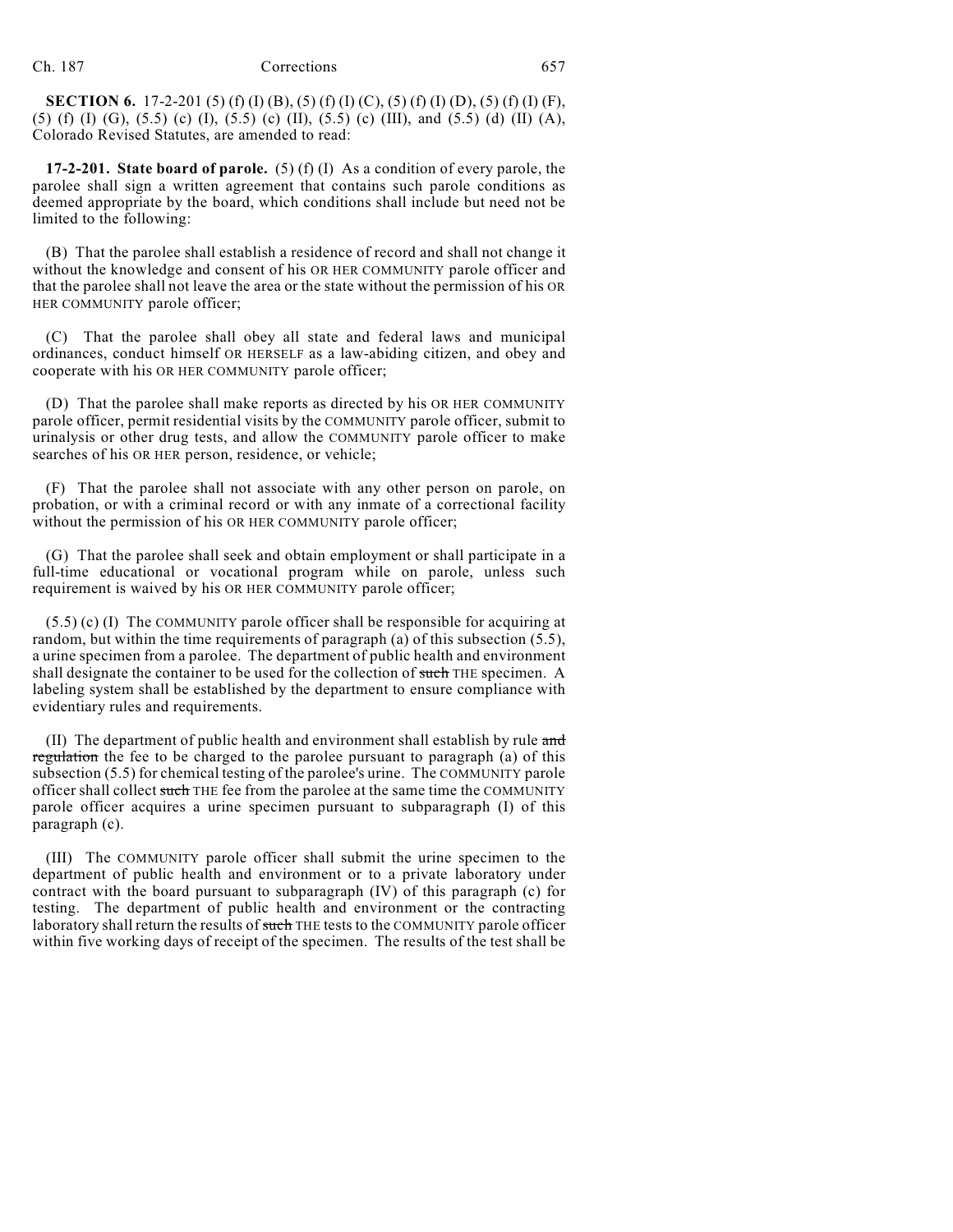made available by the COMMUNITY parole officer to the parolee or the parolee's attorney on request.

(d) (II) (A) Any subsequent chemical testing reflecting the presence of alcohol may be grounds for arrest of the parolee and the initiation of revocation proceedings at the discretion of the COMMUNITY parole officer pursuant to section 17-2-103.

**SECTION 7.** 17-2-210, Colorado Revised Statutes, is amended to read:

**17-2-210. Duties of board.** The board, acting through its chairperson or an assistant or a COMMUNITY parole officer, shall promptly commence civil proceedings pursuant to section 17-2-209 and shall notify the office of the attorney general, who shall then represent the board in the hearings.

**SECTION 8.** 17-22.5-404 (2) (a) (VIII) and (2) (a) (IX), Colorado Revised Statutes, are amended to read:

**17-22.5-404. Parole guidelines.** (2) (a) In considering offenders for parole, the board shall consider, but need not be limited to, the following factors:

(VIII) The offender's demonstration of good faith efforts to remain within prescribed geographical boundaries and notify the court or the COMMUNITY parole officer of any change in the offender's address or employment;

(IX) The offender's demonstration of good faith efforts to report as directed to the COMMUNITY parole officer;

**SECTION 9.** The introductory portion to 17-22.5-405 (1), Colorado Revised Statutes, is amended to read:

**17-22.5-405. Earned time.** (1) Earned time, not to exceed ten days for each month of incarceration or parole, may be deducted from the inmate's sentence upon a demonstration to the department by the inmate, which is certified by the inmate's case manager or COMMUNITY parole officer, that he OR SHE has made consistent progress in the following categories as required by the department of corrections:

**SECTION 10.** 17-27-102 (3.5), Colorado Revised Statutes, is amended to read:

**17-27-102. Definitions.** As used in this article:

(3.5) "Community corrections program agent" or "agent" means a person COMMUNITY PAROLE OFFICER who is an employee of the department and is a peace officer, as described in sections 16-2.5-101 and 16-2.5-136, C.R.S., with the powers and duties described in section 17-27-105.5.

**SECTION 11.** 17-27.1-101 (2) (f), (2) (h), and (8), Colorado Revised Statutes, are amended to read:

**17-27.1-101. Nongovernmental facilities for offenders - registration notifications - penalties.** (2) As used in this section, unless the context otherwise requires: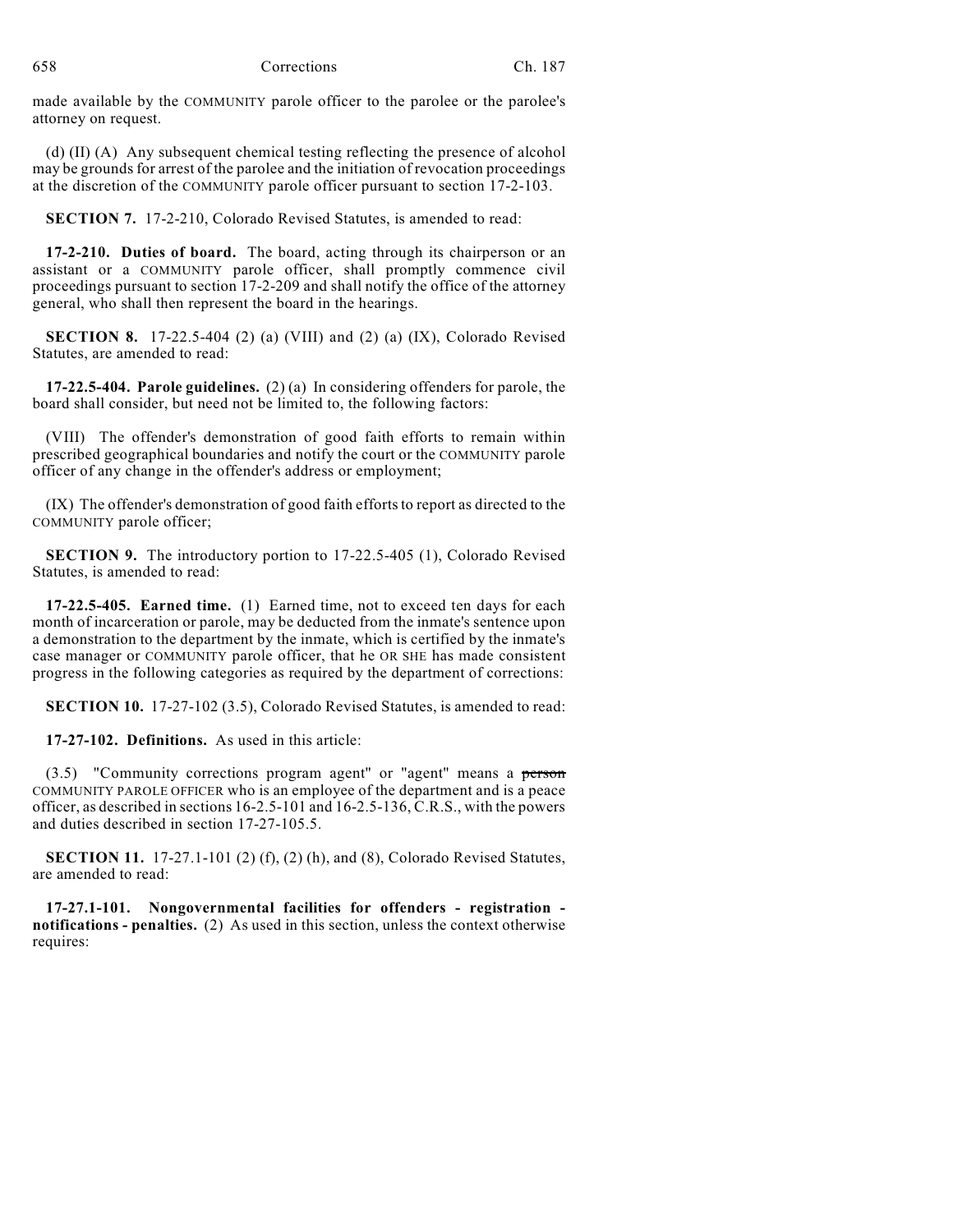#### Ch. 187 Corrections 659

(f) "Supervised person" means a person eighteen years of age or older who is adjudicated for or convicted of or has agreed to a deferred judgment, deferred sentence, or deferred prosecution for a crime in another state but is or will be under the supervision of a probation officer or COMMUNITY parole officer in Colorado pursuant to the interstate compact.

(h) "Unsupervised person" means a person eighteen years of age or older who, although not required to be under the jurisdiction of a probation officer or COMMUNITY parole officer in Colorado, is adjudicated for or convicted of or has agreed to a deferred judgment, deferred sentence, or deferred prosecution for a crime outside of the state of Colorado and is directed to attend a private treatment program in Colorado by any court, department of corrections, state board of parole, probation department, parole division, adult diversion program, or any other similar entity or program in a state other than Colorado.

(8) (a) The private treatment program shall immediately notify the chief law enforcement official where the program is located and, if supervised, the person's probation or COMMUNITY parole officer whenever any person directed to appear in a facility operated by the program fails to appear or is absent without authority.

(b) The private treatment program shall notify the chief law enforcement official where the program is located and, if supervised, the person's probation or COMMUNITY parole officer at least seven days prior to the release of any person placed in such program.

**SECTION 12.** 17-27.5-103, Colorado Revised Statutes, is amended to read:

**17-27.5-103. Confinement in county jail.** Where the community corrections administrator of an intensive supervision program has cause to believe that an offender placed in the program has violated any rule or condition of his OR HER placement or cannot be safely supervised in that program, the administrator shall certify to the supervising COMMUNITY parole officer the facts which THAT are the basis for his OR HER belief and execute a transfer order to the sheriff of the county in which the program is being operated, who shall confine the offender in the county jail pending a determination by the supervising COMMUNITY parole officer as to whether or not the offender shall remain in the program.

**SECTION 13.** 18-1.3-1005 (2), Colorado Revised Statutes, is amended to read:

**18-1.3-1005. Parole - intensive supervision program.** (2) The department shall require that sex offenders and any other persons in the intensive supervision parole program established pursuant to this section receive the highest level of supervision that is provided to parolees. The intensive supervision parole program may include, but is not limited to, severely restricted activities, daily contact between the sex offender or other person and the COMMUNITY parole officer, monitored curfew, home visitation, employment visitation and monitoring, drug and alcohol screening, treatment referrals and monitoring, including physiological monitoring, and payment of restitution. In addition, the intensive supervision parole program shall be designed to minimize the risk to the public to the greatest extent possible.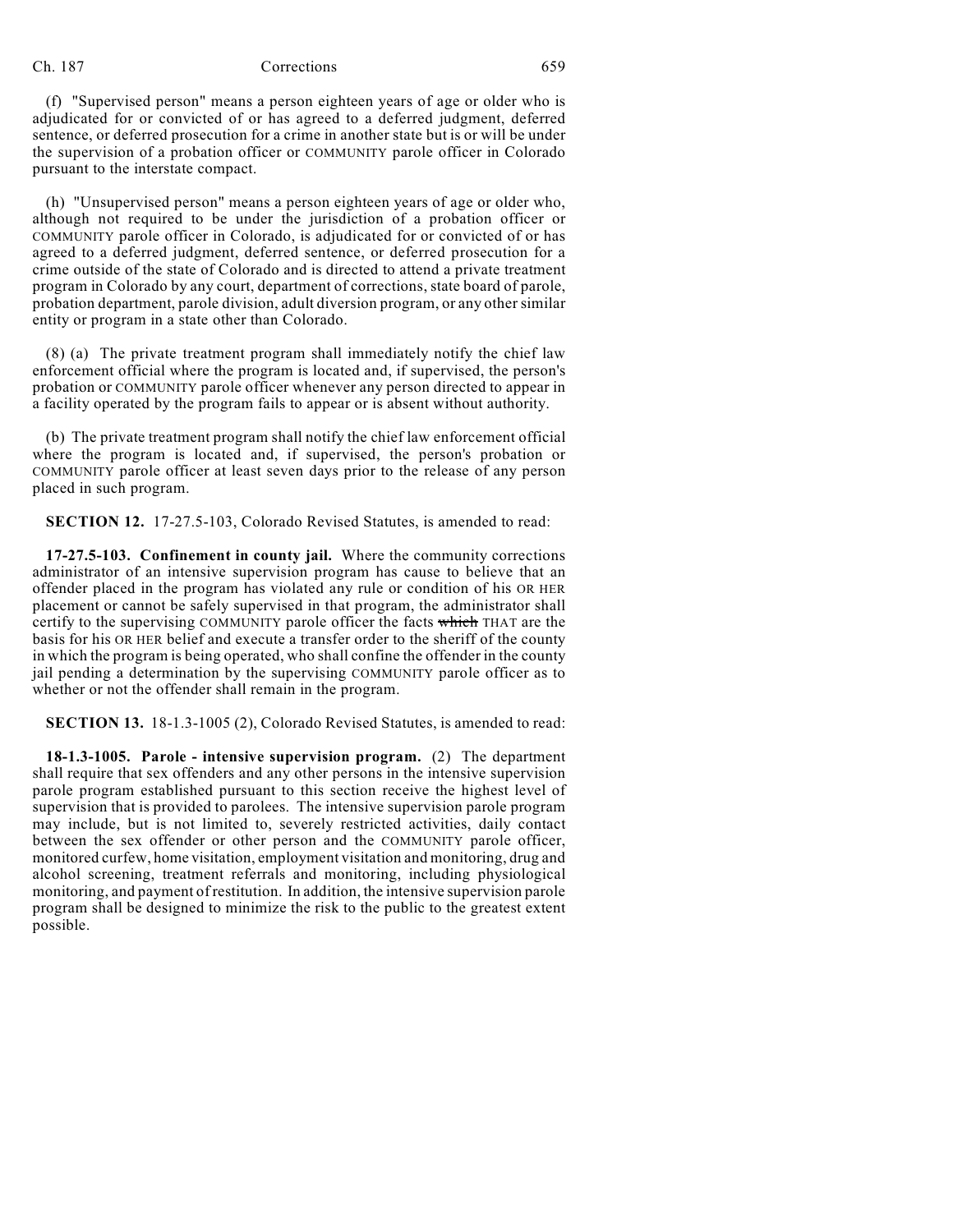**SECTION 14.** 18-1.3-1006 (2), (3), and (4), Colorado Revised Statutes, are amended to read:

**18-1.3-1006. Release from incarceration - parole - conditions.** (2) (a) As a condition of release on parole pursuant to this section, a sex offender shall participate in the intensive supervision parole program created by the department pursuant to section 18-1.3-1005. Participation in the intensive supervision parole program shall continue until the sex offender can demonstrate that he or she has successfully progressed in treatment and would not pose an undue threat to the community if paroled to a lower level of supervision, at which time the sex offender's COMMUNITY parole officer may petition the parole board for a reduction in the sex offender's level of supervision. The sex offender's COMMUNITY parole officer and treatment provider shall make recommendations to the parole board concerning whether the sex offender has met the requirements specified in this subsection (2) such that the level of parole supervision should be reduced. The recommendations shall be based on the criteria established by the management board pursuant to section 18-1.3-1009.

(b) Following reduction in a sex offender's level of parole supervision pursuant to paragraph (a) of this subsection (2), the sex offender's COMMUNITY parole officer may return the sex offender to the intensive supervision parole program if the COMMUNITY parole officer determines that an increased level of supervision is necessary to protect the public safety. The COMMUNITY parole officer shall notify the parole board as soon as possible after returning the sex offender to the intensive supervision parole program. To subsequently reduce the sex offender's level of supervision, the COMMUNITY parole officer may petition the parole board as provided in paragraph (a) of this subsection (2).

(3) (a) On completion of twenty years on parole for any sex offender convicted of a class 2 or 3 felony or on completion of ten years of parole for any sex offender convicted of a class 4 felony, the parole board shall schedule a hearing to determine whether the sex offender may be discharged from parole. In determining whether to discharge the sex offender from parole, the parole board shall determine whether the sex offender has successfully progressed in treatment and would not pose an undue threat to the community if allowed to live in the community without treatment or supervision. The sex offender's COMMUNITY parole officer and treatment provider shall make recommendations to the parole board concerning whether the sex offender has met the requirements specified in this subsection (3) such that the sex offender should be discharged from parole. The recommendations shall be based on the criteria established by the management board pursuant to section 18-1.3-1009.

(b) If the parole board does not discharge the sex offender from parole pursuant to paragraph (a) of this subsection (3), the parole board shall review such denial at least once every three years until it determines that the sex offender meets the criteria for discharge specified in paragraph (a) of this subsection (3). At each review, the sex offender's COMMUNITY parole officer and treatment provider shall make recommendations, based on the criteria established by the management board pursuant to section 18-1.3-1009, concerning whether the sex offender should be discharged.